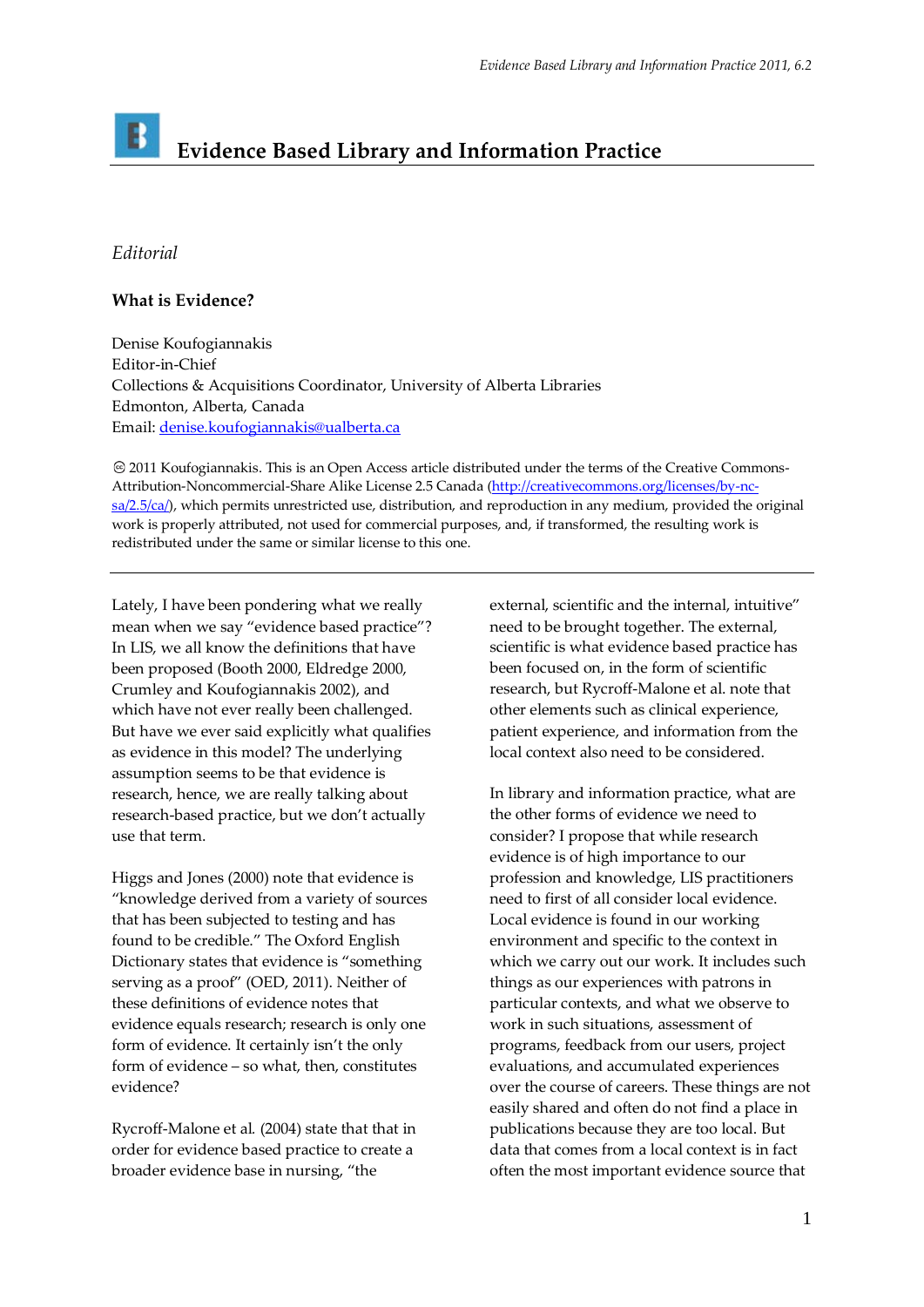a LIS professional can consult because it gives us information that is directly applicable to, and about our users. For example, usage stats on ejournals, feedback and comments about our services, usability testing on a website, titles on our interlibrary loan requests; these are just a few examples of local evidence that is invaluable to our decision making. This local data doesn't often mean much to others, but it is of utmost importance to our local knowledge. The trick is to figure out what local information to collect, and how to use it. And remember to use it. This is where others' experiences of how they use such local evidence can give us ideas and inspiration.

As well, we hold a great deal of evidence in our professional knowledge that progressively is built up by library and information professionals over the course of their career. Much of this is tacit, but worthwhile trying to draw out and make explicit. Evidence is shown to us every single day - as we practice our profession, we learn what works and what doesn't in certain situations. We have practical, real-life experiences to draw upon that are wrapped in different contexts. As professionals we have foundations that form the basis of our knowledge, in a field where we have already learned from our education, training, and on-the-job experience. We build up skills and know-how that are not necessarily written down, but which provide us with a great deal of specialized knowledge. As we learn how to most effectively provide good service, or build quality collections for our users, or build relationships within our community, all these things provide us with evidence of how to be a better professional. That does not mean that we can just rely on these experiences, however, but rather that through reflection and critical thinking we will see where things may be improved and begin to investigate ways to make them better. Without that initial evidence coming from our experience, we would not even know how or when to question or critique such things. Hence, the initial evidence of "what do I know" becomes an area that is crucial to future research that will be of value to practice improvement.

We need to start thinking about how we put all these different pieces of evidence together to make the best decisions possible. I don't write this to dismiss what those in the EBLIP movement are doing (certainly, I am part of that movement, and hope to contribute to its progression). Rather, I pose these things as considerations and challenges for us to make evidence-based/evidence-informed/practicebased evidence, better and more applicable to practitioners.

So, what does this journal do to aid in pulling together these different pieces of evidence? Well, first and foremost we publish in an open access manner so anyone who needs to can access the content we provide. The types of evidence we publish in this journal are varied, but we have taken several different approaches. Firstly, we publish relevant research that has been vetted through peer review. This is a traditional role in publishing scholarly work, and we believe it is important. Secondly, we publish evidence that comes from critically appraising previously published studies – this is a type of metaevidence wherein writers of evidence summaries must bring their professional experience and training to bear on the critiques they write. It lends readers another professional opinion (also vetted through peer review), to help educate and inform readers to make up their mind about the quality and value of the original research study. The same can be said of our "classics" which entail the same process but with works that have stood the test of time and still hold relevance for today. Our EBL101 column is similar in that it synthesizes small aspects of evidence based practice or research that help educate the reader about particular elements of evidence based practice. Finally, we publish Commentaries and the Using Evidence in Practice section, which provide practitioner insights and reflections about their work at a local level. These are useful in helping readers apply similar strategies to their own practice, or imbue them with ideas from which their own evaluation of their practice can occur. Commentaries also allow new ideas to take shape, or critiques of particular aspects of